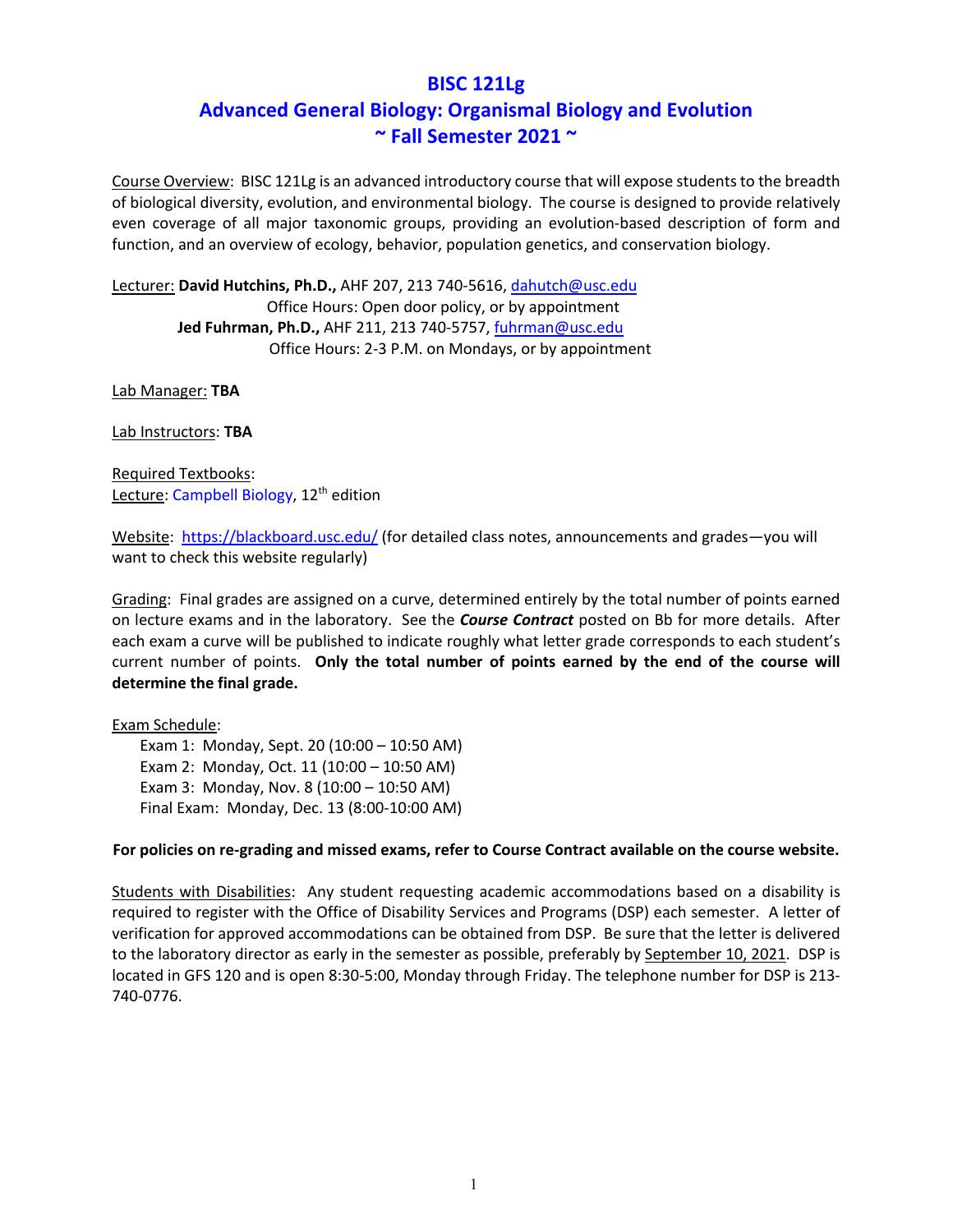## **Lecture schedule: MWF 10:00 - 10:50 AM**

| Date          | <b>Lecture Topic</b>                            | Campbell<br>Biology 9th Ed.  | Lecturer        | Lecture<br><b>Number</b> |
|---------------|-------------------------------------------------|------------------------------|-----------------|--------------------------|
| Aug 23        | Introduction                                    | Ch.14,15,16*                 | Hutchins        | 1                        |
| 25            | Darwinian Evolution: Concepts & Background      | Ch. 22, 23                   | Hutchins        | $\overline{2}$           |
| 27            | Evolution: The Modern Synthesis                 | Ch. 22                       | Hutchins        | $\overline{3}$           |
|               |                                                 |                              |                 |                          |
| Aug 30        | Micro/Macroevolution: Evolutionary Processes    | Ch. 24                       | Hutchins        | 4                        |
| Sep 1         | Microevolution                                  | Ch. 24                       | Hutchins        | 5                        |
| 3             | Macroevolution, the Species Concept, Speciation | Ch. 25                       | Hutchins        | 6                        |
|               |                                                 |                              |                 |                          |
| Sep 6         | <b>Labor Day</b>                                |                              |                 | Holiday                  |
| 8             | CRISPR Tech. & Applications (In-Class Disc.)    | Ch. 26                       | Hutchins        | 7 (Discussion)           |
| 10            | Phylogeny, Systematics, The Tree of Life        | Ch. 26                       | Hutchins        | 8                        |
|               |                                                 |                              |                 |                          |
| Sep 13        | Unicellular Eukaryotes: Protists II             | Ch. 28                       | Hutchins        | 9                        |
| 15            | Unicellular Eukaryotes: Protists II             | Ch. 28                       | Hutchins        | 10                       |
| 17            | Fungi Phylogeny and Ecology                     | Ch. 31                       | Hutchins        | 11                       |
|               |                                                 |                              |                 |                          |
| <b>Sep 20</b> | $1st$ EXAM                                      |                              | Hutchins        | Exam 1                   |
| 22            | <b>Animal Diversity</b>                         | Ch. 32                       | Hutchins        | 12                       |
| 24            | Invertebrates I                                 | Ch. 33                       | Hutchins        | 13                       |
|               |                                                 |                              |                 |                          |
| Sep 27        | Invertebrates II                                | Ch. 33                       | <b>Hutchins</b> | 14                       |
| 29            | Invertebrates III                               | Ch. 33                       | Hutchins        | 15                       |
| Oct 1         | <b>DNA Barcoding</b>                            |                              | Hutchins        | 16                       |
|               |                                                 |                              |                 | (Discussion)             |
|               |                                                 |                              |                 |                          |
| Oct 4         | Vertebrates: The Origin of Jaws                 | Ch. 34                       | Hutchins        | 17                       |
| 6             | <b>Vertebrates: Amniotes</b>                    | Ch. 34                       | <b>Hutchins</b> | 18                       |
| 8             | Vertebrates: Primates & Hominid Evolution       | Ch. 34                       | Hutchins        | 19                       |
| <b>Oct 11</b> | 2 <sup>ND</sup> EXAM                            |                              | Hutchins        | Exam 2                   |
| 13            | Origins of Life                                 | Ch. 25                       | Fuhrman         | 20                       |
| 15            | <b>FALL RECESS</b>                              |                              |                 |                          |
|               |                                                 |                              |                 |                          |
| Oct 18        | Virus Introduction                              | Ch. 19                       | Fuhrman         | 21                       |
| 20            | Viruses and Prokaryotic Genetics                | Ch. 18.1, 27                 | Fuhrman         | 22                       |
| 22            | Prokaryote Structure & Function                 | Ch. 27                       | Fuhrman         | 23                       |
|               |                                                 |                              |                 |                          |
| Oct 25        | Global Change Presentation or                   |                              | Fuhrman         | 24                       |
|               | Microbiome Online Lecture                       |                              |                 |                          |
| 27            | Prokaryote Metabolic Diversity                  | Ch. 27                       | Fuhrman         | 25                       |
| 29            | Prokaryote Diversity and Ecology                | Ch. 27                       | Fuhrman         | 26                       |
|               |                                                 |                              |                 |                          |
| Nov 1         | The Evolution of Land Plants                    | Ch. 29                       | Fuhrman         | 27                       |
| 3             | <b>Seed Plants</b>                              | Ch. 30                       | Fuhrman         | 28                       |
| 5             | Elements of Plant Structure and Function        | Ch. 35-39<br>(concepts only) | Fuhrman         | 29                       |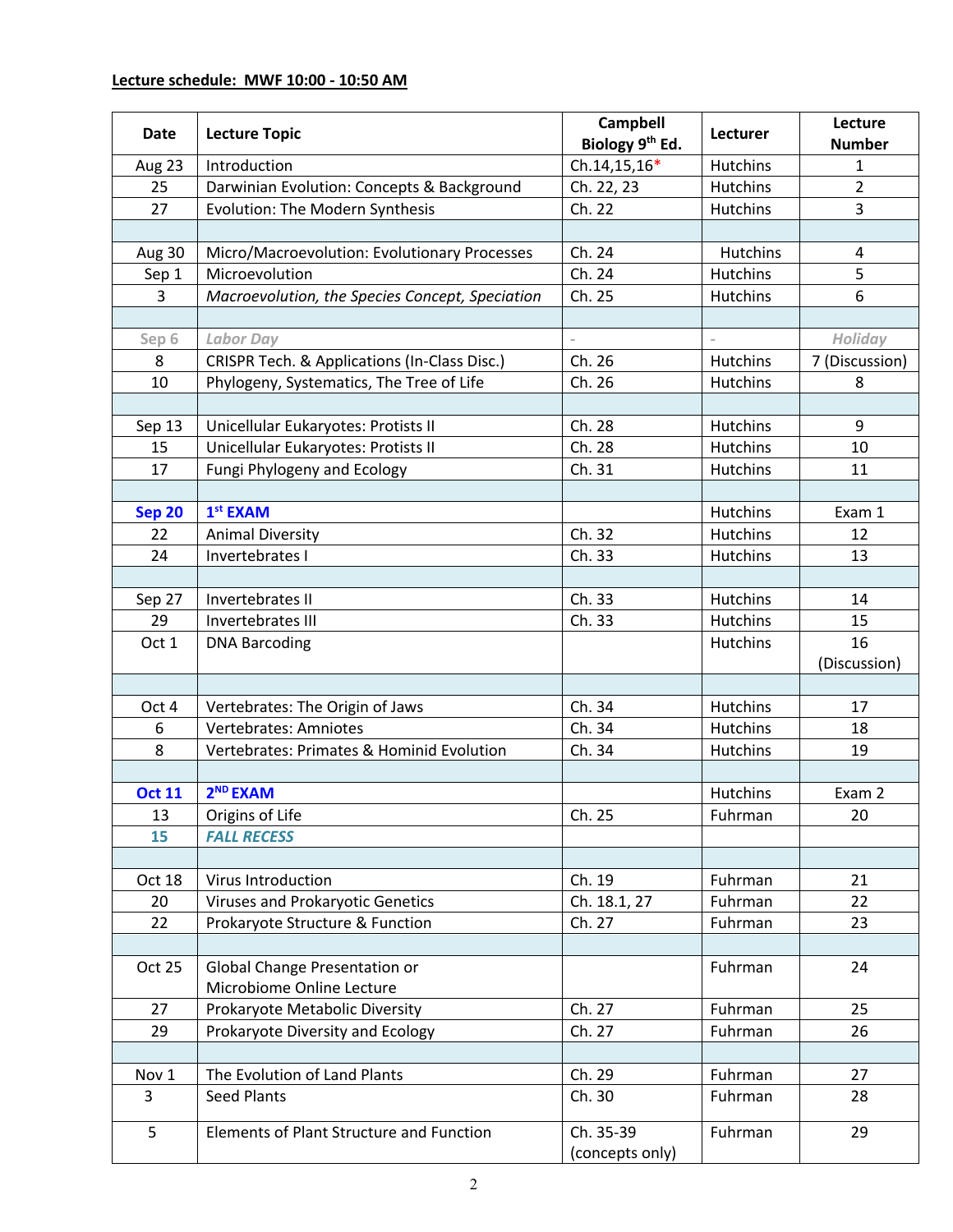| Nov 8         | 3 <sup>RD</sup> EXAM          |        | Fuhrman        | Exam 3            |
|---------------|-------------------------------|--------|----------------|-------------------|
| 10            | <b>Behavioral Biology</b>     | Ch. 51 | Fuhrman        | 30                |
| 12            | Introduction to Ecology       | Ch. 52 | Fuhrman        | 31                |
|               |                               |        |                |                   |
| <b>Nov 15</b> | <b>Population Ecology</b>     | Ch. 53 | Fuhrman        | 32                |
| 17            | <b>Community Ecology</b>      | Ch. 54 | Fuhrman        | 33                |
| 19            | <b>Community Ecology</b>      | Ch. 54 | Fuhrman        | 34                |
|               |                               |        |                |                   |
| 22            | Ecosystems                    | Ch. 55 | Fuhrman        | 35                |
| 24            | <b>Thanksgiving Holiday</b>   |        |                | Holiday           |
| 26            | <b>Thanksgiving Holiday</b>   |        |                | Holiday           |
|               |                               |        |                |                   |
| <b>Nov 29</b> | Ecosystems                    | Ch. 55 | Fuhrman        | 36                |
| Dec 1         | <b>Conservation Biology</b>   | Ch. 56 | Fuhrman        | 37                |
| 3             | <b>Conservation Biology</b>   | Ch. 56 | <b>Fuhrman</b> | 38                |
|               |                               |        |                |                   |
| <b>Dec 13</b> | Final Exam 8:00 AM - 10:00 AM |        |                | <b>Final Exam</b> |

**NOTES**: \* Indicates chapters that students should read and/or review, especially if they have little or no prior familiarity with genetics. This syllabus may be subject to minor changes, which will be announced in class.

**NOTES**: Professors' lectures will be supplemented with PDF or PowerPoint documents posted for download on the class web site (https://blackboard.usc.edu/). The PDF files will generally be available a few days prior the respective lecture under *Course Documents*.

This syllabus may be subject to minor changes, which will be announced in class & posted on Blackboard. Again, it is YOUR RESPONSIBILITY to check the https://blackboard.usc.edu/ website frequently.

ACADEMIC INTEGRITY is critically important. Familiarize yourself with USC academic integrity guidelines. See http://www.usc.edu/student-affairs/SJACS/forms/tio.pdf, and also The Undergraduate Guide for Avoiding Plagiarism at http://www.usc.edu/student-affairs/SJACS/forms/tig.pdf.

Please check your grades on Blackboard frequently (on your *My USC* home page click on *View Grades* in the *Tools* box); all corrections to grades must be completed PRIOR to the lecture final. Please notify your TA and the laboratory manager of the error and follow-up that it is corrected in a timely manner.

Please note your final exam schedule as soon as soon you can! You must have 3 or more documented final exams on the same day to warrant a final exam day change. If you have the required 3 finals on the same day, bring your documentation to the laboratory manager for approval in the beginning of the semester.

Please consult the Course Contract for further information on switching laboratories, exams, and how to handle class before the big game, holiday, etc.